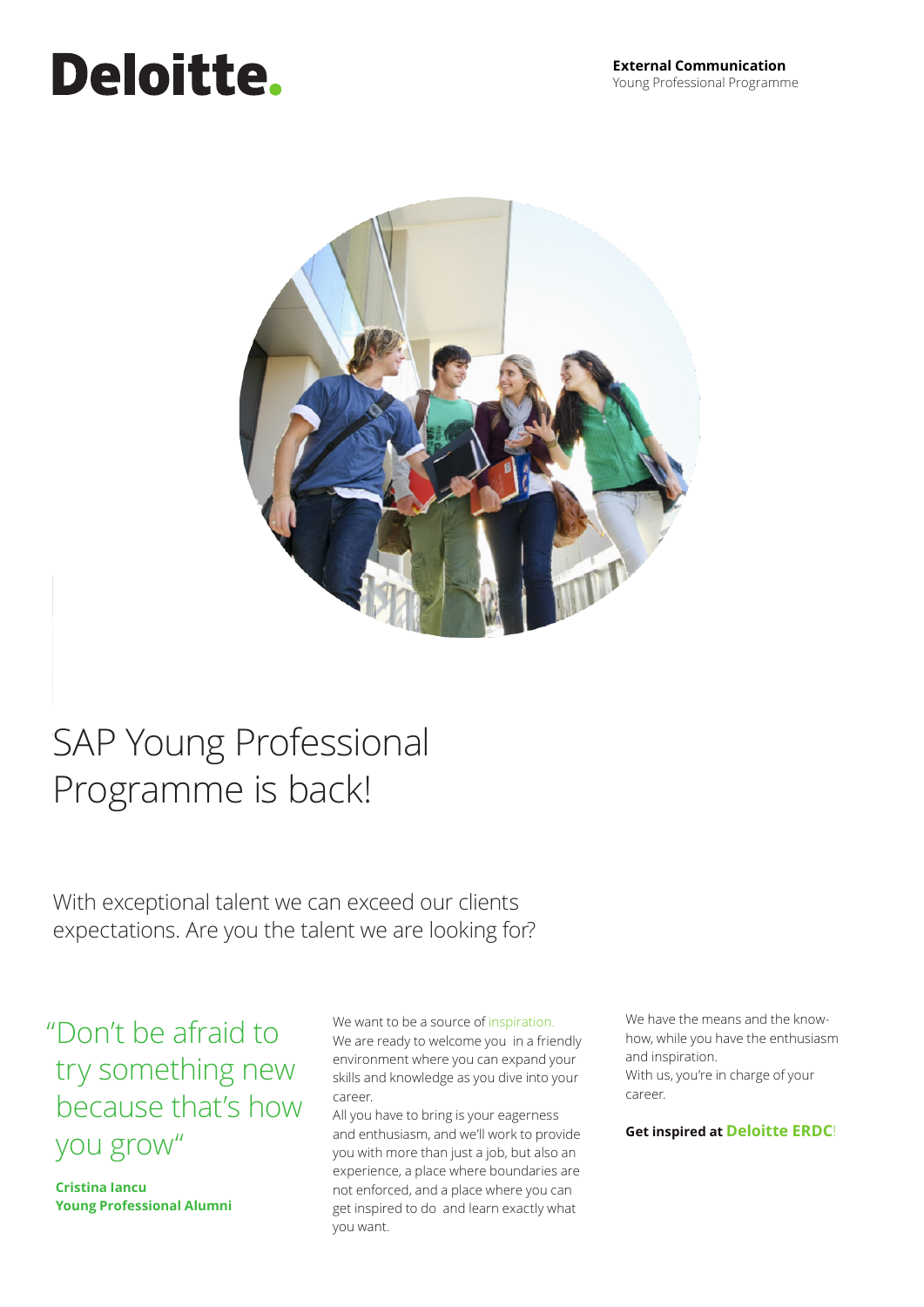The first step to the career of your dreams is finding your fit. At **Deloitte ERDC** you will have the opportunity to learn, grow and thrive while working with the best of the best in a young, dynamic environment. Check out our open positions below, scan the QR codes and give us a sign.



#### **[Young Professional Programme](https://ro.career.deloittece.com/job-posting/5303/Internship---Finance-Consultant-(SAP-Technology)-%7C-European-Regional-Delivery-Center-(ERDC)) [Finance Consultant](https://ro.career.deloittece.com/job-posting/5303/Internship---Finance-Consultant-(SAP-Technology)-%7C-European-Regional-Delivery-Center-(ERDC)) Deloitte ERDC**

#### **About the Programme**

Our programme is the gateway to the fascinating world of SAP. It starts on July, runs for 3 months, teaches you the fundaments of the following:

- SAP Procurement
- SAP Manufacturing
- SAP GTS
- SAP SALES
- SAP Finance
- SAP Technology & Cloud

You will participate to trainings, shadow a consultant in a real project and have your own tasks. Yeah, it's a hands-on internship! And, of course, it is paid! It is your chance to learn, apply, work with some of the best consultants and also have fun during the collaboration.



#### **[Young Professional Programme](https://ro.career.deloittece.com/job-posting/5305/Internship---Business-Consultant-(SAP-Technology)-%7C-European-Regional-Delivery-Center-(ERDC)) [Business Consultant](https://ro.career.deloittece.com/job-posting/5305/Internship---Business-Consultant-(SAP-Technology)-%7C-European-Regional-Delivery-Center-(ERDC)) Deloitte ERDC**

#### **What we offer**

At Deloitte ERDC, young talents matter. From technical trainings and hackathons to fun offsite events, our programme is where passion and opportunity collide. The bold, fast-paced culture at Deloitte ERDC will have you building and shipping from day one. You'll learn from experienced colleagues the fundaments of **SAP** and how a project is delivered. You'll work on real projects with real impact and meet clients representing a variety of industries and environments, as we'll help you make a smooth transition from student to professional.

You will also apply the learnings by shadowing our Technical Experts in solving complex technical cases for our customers.

magna ate tat, vendigna conulputat.



#### **[Young Professional Programme](https://ro.career.deloittece.com/job-posting/5560/Young-Professional-Programme---Technology-and-Cloud-%7C-European-Regional-Delivery-Center-(ERDC)) [SAP Technology and Cloud](https://ro.career.deloittece.com/job-posting/5560/Young-Professional-Programme---Technology-and-Cloud-%7C-European-Regional-Delivery-Center-(ERDC)) Deloitte ERDC**

#### **About the Team**

A key part of our business is delivering business transformation through SAP enablement.We deliver a variety of engagements ranging from high value strategic advice and assurance to full scale implementations.

We support our clients to deliver new business models, improve business performance and launch new markets and services through effective business application selection, design and implementation.

Deloitte has long-standing relationship with SAP and has received multiple partner awards in recognition of our work, which spans thousands of clients across all major industries. We have unparalleled experience across Supply Chain, Finance, HCM, CRM, Governance Risk & Compliance (GRC), Business Intelligence and Enterprise Strategy.



[Click here for more information about the **[DTTL Language & Style Guide](https://global.deloitteresources.com/aboutglbl/bcom/comm/toolsres/Documents/dtt_style_guide.pdf)**]